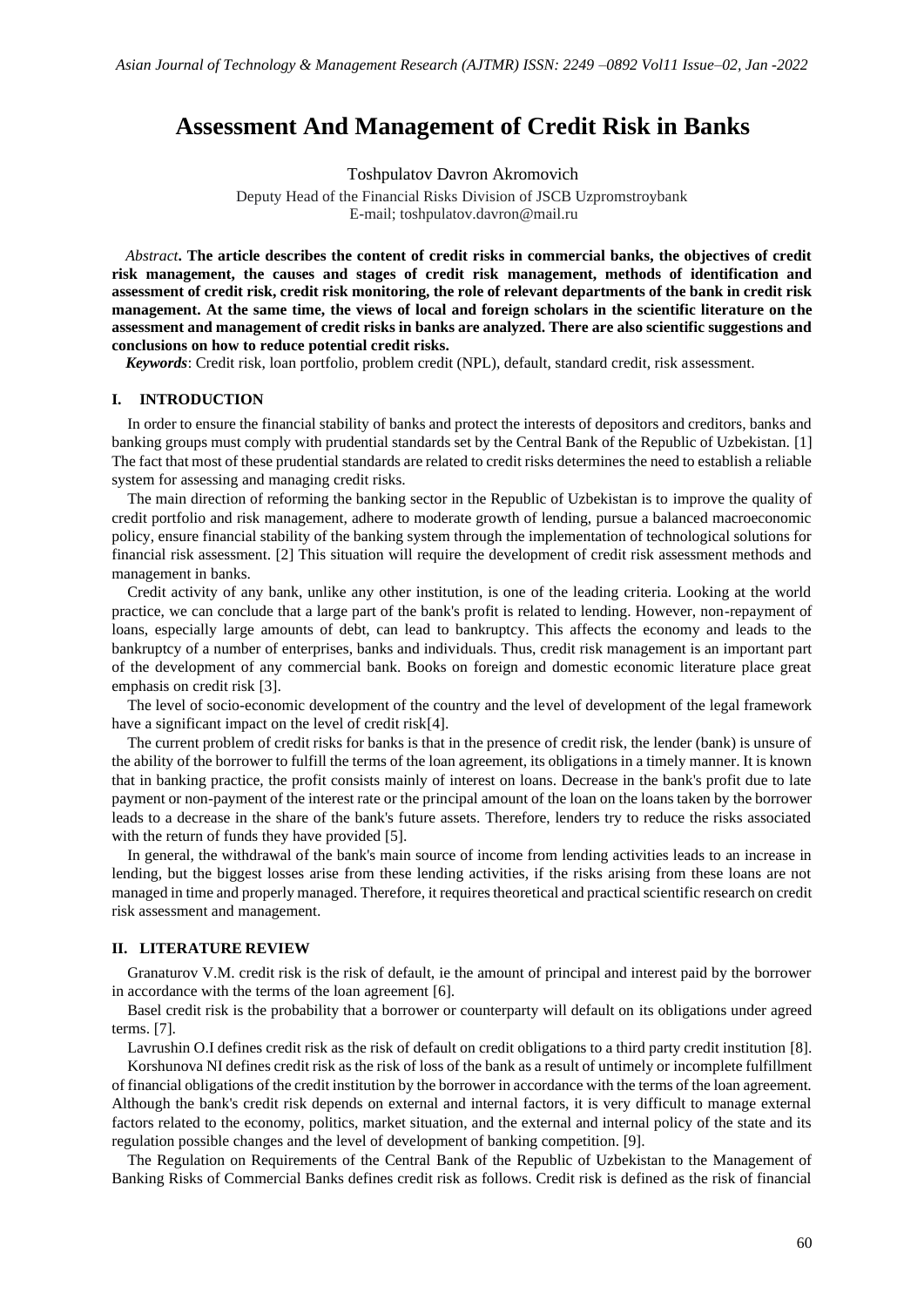loss to the bank as a result of the borrower's inability to partially or fully meet its financial obligations to the bank under the terms of the contract[10].

In view of the above, we can define credit risk as the damage that may occur as a result of the borrower's failure to fulfill its obligations under the terms of the financial agreement.

## **III. RESEARCH METHODOLOGY**

The article focuses on the essence of credit risk, goals and objectives of credit risk management, causes and stages of credit risk management, credit risk assessment, prevention, assessment, analysis of general credit risks in accordance with the requirements set by the Central Bank and industry best practices. Independent approaches have been formed on the basis of scientific conclusions of the research work carried out by foreign and domestic scientists and practical experience of the authors in the study of the necessary features. Methods such as tables, analytical comparisons, logical analysis, grouping, as well as statistical data were also widely used.

#### **IV. ANALYSIS AND RESULTS**

Credit risk assessment should be objective and accurate, ie based on reliable information, and conclusions and recommendations for improving the quality of the loan portfolio should be based on analytical calculations.

Credit risk management is based on the following principles:

The complex nature of the assessment - it is necessary to cover all aspects of credit-related activities in order to determine the real level of credit risk in the bank and develop the necessary measures to regulate it.

Systematization of economic and non-economic indicators of creditworthiness assessment of the borrower, which determines the level of risk. In a comprehensive risk assessment, it is necessary to reconcile the quality indicators obtained during the individual interview with the financial performance of the debtor;

*Adequate reaction -* the assessment of risk factors in previous periods and the prediction of their future effects should be done expeditiously. The essence of this principle is that the Bank must respond quickly to external and internal changes that lead to an increase in credit risk and apply the necessary methods to regulate it.

Based on these principles, the main goal of credit risk management is to improve the quality of the loan portfolio by minimizing the level of risk.

The purpose of credit risk management in the Bank is achieved on the basis of a systematic and comprehensive approach, which involves solving the following tasks:

Obtaining operational and objective information on the status and amount of credit risk;

Qualitative and quantitative assessment of credit risk;

Establishing interrelationships between individual risk types in order to assess the planned measures to limit the impact of one type of risk on the increase or decrease of other types of risk;

Credit risk management at the stage of negative trend, as well as the creation of a system of rapid action to prevent the Bank from reaching a significant, critical level of credit risk.

Risk minimization (or risk regulation) is the taking of measures aimed at maintaining the level of risk at a level that does not harm the financial stability of the Bank, the interests of depositors and creditors. This includes the following processes: risk forecasting, identification of possible amounts and consequences of risks, development and implementation of measures aimed at prevention and minimization of associated losses. Effective management decisions require relatively accurate assessment and forecasting of credit risk, as the Bank can apply adequate regulatory methods to minimize such risks and, of course, improve the quality of the loan portfolio when the loan portfolio is maximally identified and forecasted.

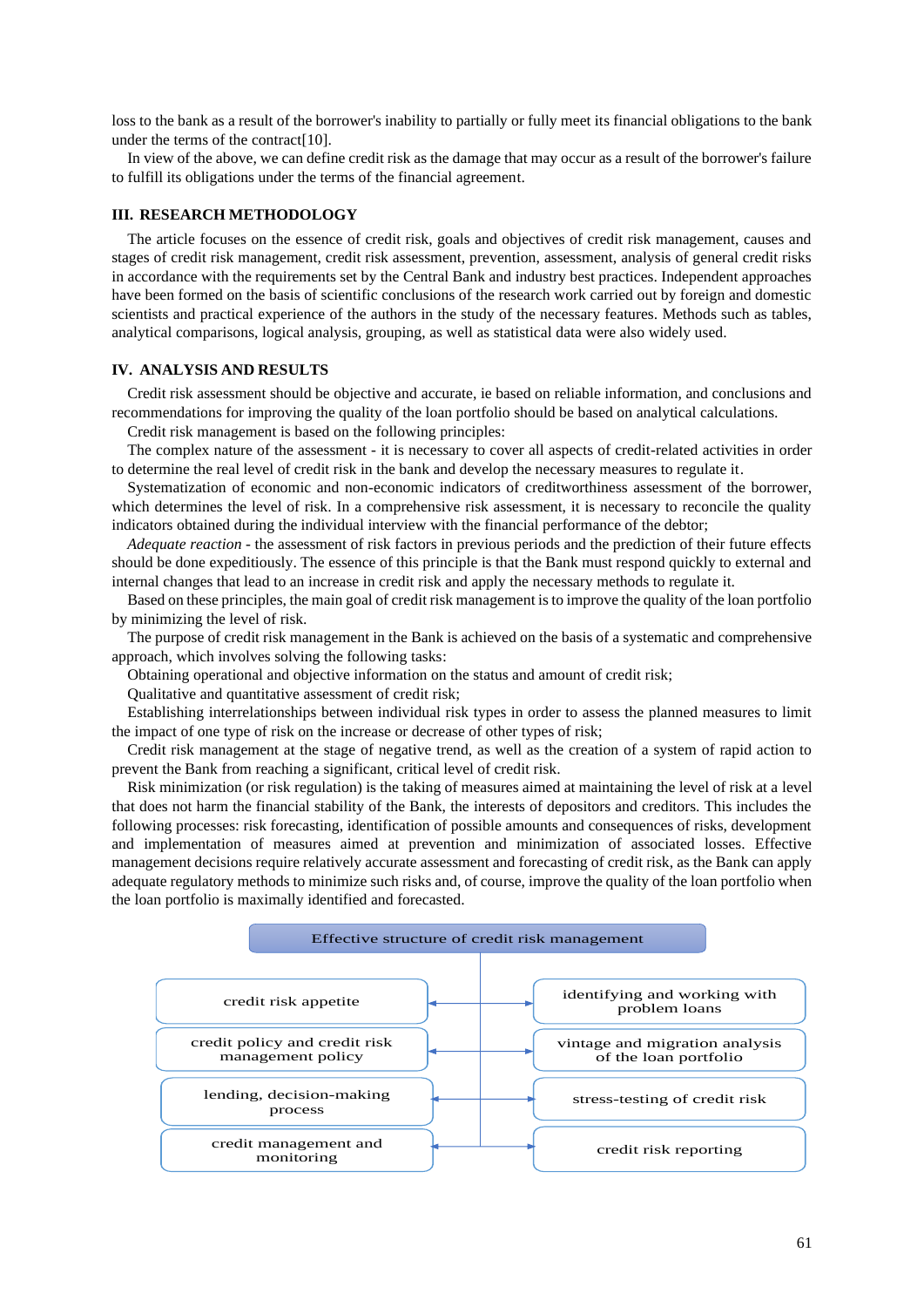The reasons for the occurrence of credit risks can be due to many reasons, in particular the level of a particular loan or the level of the loan portfolio.

Excessive concentration of loans in one sector of the economy, based on the occurrence of credit risk at the level of the loan portfolio, excessive diversification of loans in different sectors, despite the lack of specialists who understand the characteristics of all sectors of the economy, exchange rate fluctuations for loans in foreign currency, the structure of the imperfect loan portfolio, formed on the basis of the needs of customers, not the bank, and the lack of qualifications of employees.

Credit risk management consists of the stages of credit risk identification, credit risk assessment, credit risk monitoring, credit risk regulation.

There are initial and current identification stages of credit risk identification, according to which:

at the initial identification stage, the documents submitted for obtaining a loan are analyzed before allocating a loan, special attention is paid to the client's ability to repay the loan, assessment of its strengths and weaknesses, and loan repayment periods;

the second stage of credit risk identification is to identify the client's current activities and problems at the initial stage, i.e., loans that are at risk of being repaid in a timely manner, once the loan has been granted. At the same time, special attention is paid to the industries or enterprises where the decline in production is observed, and the observance of established norms.

The regulation and assessment of the risk level of the loan portfolio is important for the Bank as it is one of the key areas of effective credit management. The main goal of the loan portfolio management process is to ensure maximum return on a certain level of risk.

The Bank's loan portfolio risk assessment methodology provides for:

Qualitative analysis is the identification of risk factors (sources) and requires in-depth knowledge, experience and intuition in the field of credit risk. Credit risk qualitative analysis should also take into account lending and concentration of stakeholders;

Quantitative analysis means determining the level of risk. The level of credit risk is a quantitative expression of the borrower's creditworthiness and assessment of credit operations.

Qualitative and quantitative analyzes are conducted simultaneously using analytical, statistical and coefficient methods of risk assessment.

The analytical method involves the assessment of potential losses and is carried out in accordance with the Regulation of the Central Bank "On the classification of asset quality in commercial banks and the order of formation and use of reserves to cover potential losses on assets" (registration number: 2696, July 14, 2015).

In accordance with this Regulation, the quality of the bank loan portfolio is classified into the following categories: standard, substandard, unsatisfactory, doubtful, hopeless.

The calculation of credit risk using statistical analytical methods assumes that all risks affect the quality of the loan portfolio. This emphasis provides a basis for interpreting the credit risk variation for each loan agreement that makes up the loan portfolio as an aggregate indicator of the Bank's lending risk.

The essence of the statistical method is as follows:

Statistical analysis of credit risks on contracts that make up the bank's loan portfolio;

features of the distribution of credit risks in the loan portfolio;

determining the high and frequency of credit risk.

The main tools of the statistical method of calculation and evaluation of the bank's loan portfolio are:

variance, variation, standard deviation, coefficient of variation and asymmetry.

The third method of calculating bank risk is the coefficient method.

The essence of this method is the relative indicators that allow to calculate the credit risks of the Bank's loan portfolio, and they are compared with the threshold values, on the basis of which the total credit risk is determined qualitatively and quantitatively.

The difficulty of applying the coefficient method in assessing the cumulative risk of the bank's loan portfolio arises from the comparison of calculated indicators with standard values. Because some indicators will be within the threshold values, while others will be above these threshold values. It is therefore necessary to highlight a generalizing indicator to determine the level of risk.

A comprehensive assessment of the loan portfolio provides an assessment of credit risks, both quantitative and qualitative. Potential losses in the loan portfolio are the most important factor in credit risk because its probability plays a key role in the distribution.

The meaning of this indicator is that it indicates the most optimal value of the risk level and is determined as follows.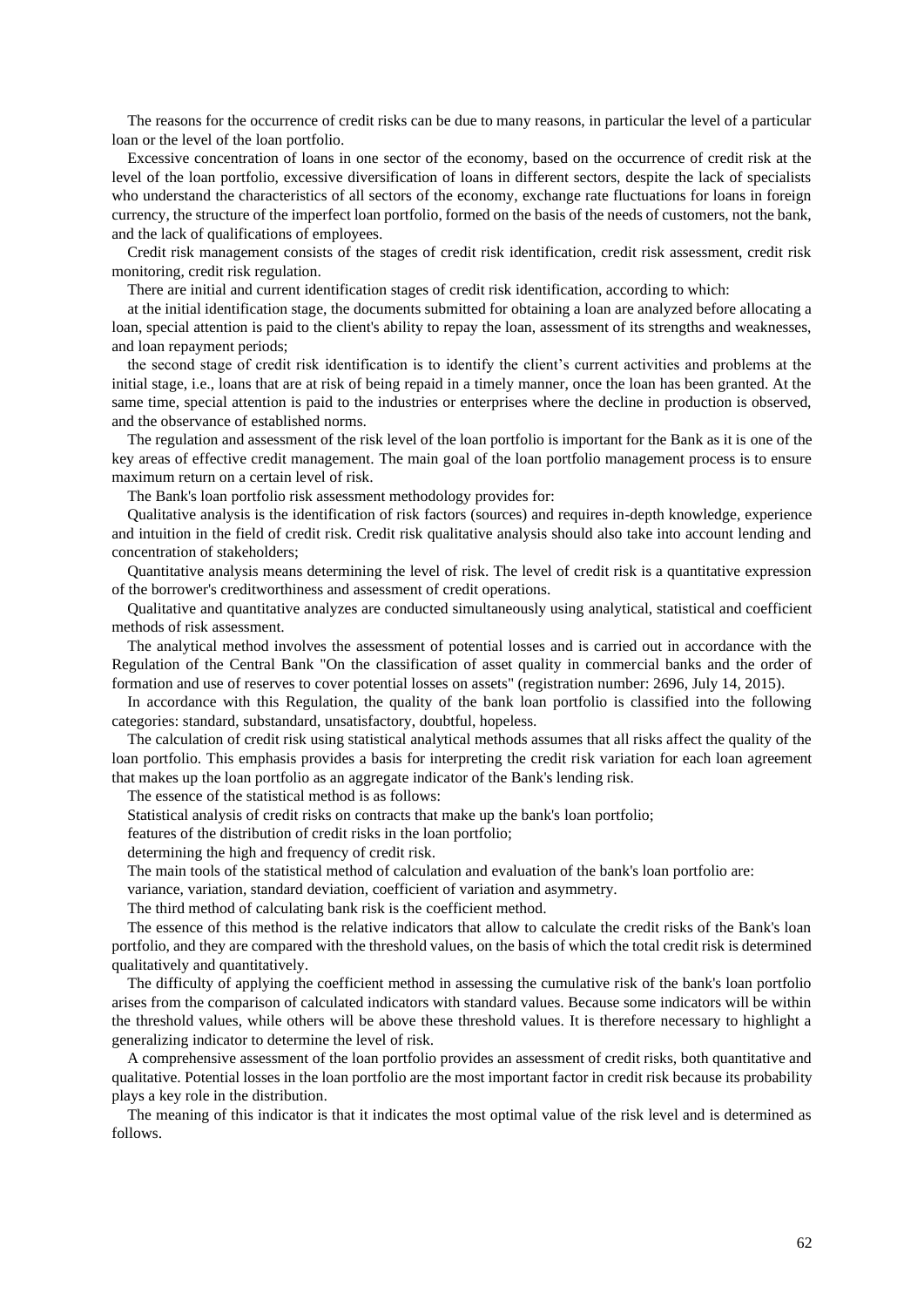$$
S_p = \sum_{i=1}^n s_i \times p_i(c)
$$

Here, Si-is the credit given to the i-group of borrowers,  $i = 1, n$ ;

pi (c) is the credit risk relative to group i of borrowers.

Since this indicator is a generalized quantitative indicator, it does not allow to decide on the main methods of credit portfolio risk management (diversification or concentration). But in order to make a decision, it is necessary to determine the level of variability of the loan portfolio risk. The following two indicators are mainly used to calculate this indicator: variance and standard deviation. To calculate them, it is necessary to determine the average weighted risk of the bank's loan portfolio using the following formula:

$$
\partial = \frac{\sum_{i=1}^{n} p_i(c) \times s_i}{\sum_{i=1}^{n} s_i} = \frac{s_p}{\sum_{i=1}^{n} s_i}
$$

The above formula is the basis for calculating the variation of credit risk of borrowers belonging to group -i, which make up the Bank's loan portfolio.

The variance of the credit risk of borrowers belonging to group -i, which make up the bank's loan portfolio, is calculated as follows:

$$
V(p) = \sum (P_i(c) - \partial)^2 \times \frac{s_i}{s},
$$
  

$$
S = \sum_{i=1}^n S_i
$$

For the results of the analysis to be more accurate, the distribution value of the random unit must be calculated in the same unit as the amount of the random value. For this purpose, the standard deviation of credit risk for borrowers belonging to group i, which make up the bank's loan portfolio:

$$
\sigma(p) = \sqrt{V(p)}
$$

The calculation of this indicator allows to determine the closeness of the relationship between the effective and grouping factor attribute. It has the following limits:

$$
0<\sigma(p)<1
$$

If  $= 0$  - the grouping factor has no effect on efficiency,  $= 1$  - then the efficiency factor varies depending on the grouping factor.

Dispersion and standard deviation refers to the distribution of credit risk relative to loan portfolio contracts and average weighted loan portfolio risk. These indicators indicate the diversification of the loan portfolio relative to risk. The greater the variance and standard deviation, the greater the risk diversification of the loan portfolio. The variance and standard deviation indicate whether the distribution of credit portfolio risks relative to the loan agreement is on the positive side or on the negative side. Therefore, the above indicators do not allow accurate calculation of credit risk. Therefore, it is expedient to calculate the indicator of semivariation (semi-variability).

Depending on the outcome of the credit risk deviation from the average weighted credit risk in relation to loan portfolio agreements, the semivariation of credit risk may be positive or negative.

The positive semivariation of credit risk of borrowers belonging to group i, which make up the bank's loan portfolio, is as follows:

$$
PSV = \sum_{i=1}^{n} t_i^2 \times \frac{S_i}{S}
$$

Here n- is the size of the loan portfolio;

ti is the positive deviation of credit risks from the average weighted credit risks in relation to the contracts concluded for the i-group of borrowers who make up the bank's loan portfolio, that is:

$$
t_i = \begin{cases} 0, p_i(c) \ge \partial \\ p_i(c) \cdot \partial, p_i(c) \le \partial \end{cases}
$$

The positive semivariation of credit risk of borrowers belonging to group-i, which make up the bank's loan portfolio, is as follows: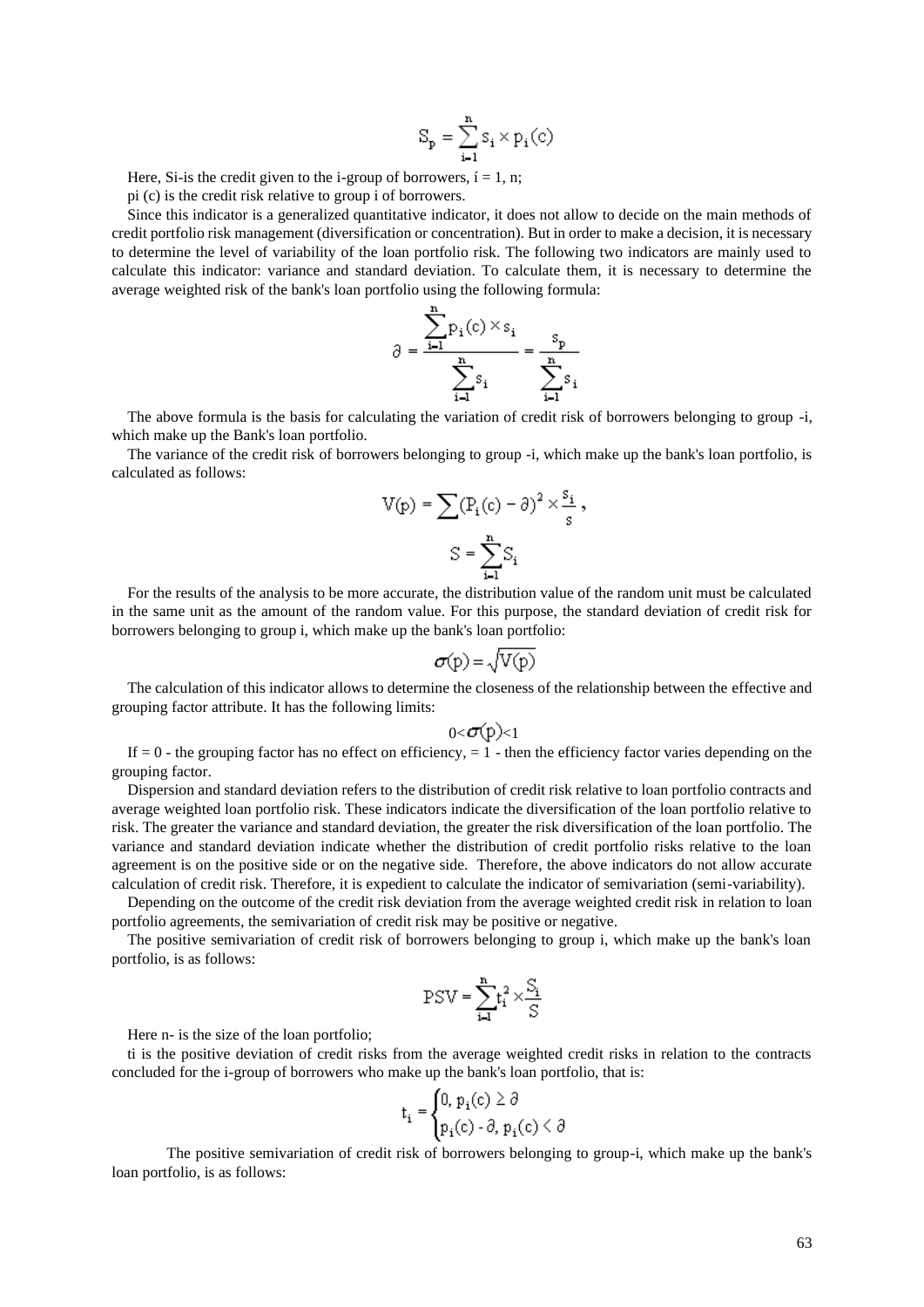$$
NSV = \sum_{i=1}^{n} l_i^2 \times \frac{S_i}{S}
$$

Where n is the size of the loan portfolio;

li- is the negative deviation of credit risks from the average weighted credit risks in relation to the contracts concluded for the i-group of borrowers who make up the bank's loan portfolio, ie:

$$
l_i = \begin{cases} 0, p_i(c) \le \partial \\ p_i(c) - \partial, p_i(c) > \partial \end{cases}
$$

It is expedient to calculate the positive and negative semicircular deviation of the credit risk of borrowers belonging to group i, which make up the bank's loan portfolio. To do this, use the following formula:

$$
psv = \sqrt{PSV}
$$

$$
nsv = \sqrt{NSV}
$$

where -psv is the positive mean semiconduct deviation of credit risk relative to the contracts entered into for the group of borrowers that make up the bank's loan portfolio.

where -nsv is the negative mean semiconductive deviation of credit risk relative to contracts entered into for the i-group of borrowers that make up the bank's loan portfolio.

The greater the positive half-life (positive average semiconductive deviation) of credit risk relative to loan portfolio contracts and the lower their negative half-variability (negative average semiconductive deviation), the lower the risk level of the bank loan portfolio.

The use of only two indicators (average and standard deviation) in the analysis can lead to erroneous conclusions. The standard deviation, the uncertain distribution, does not adequately describe the risk because most of the variability does not take into account whether the expected return is on the "good" (right) or "bad" (left) side. Therefore, in the analysis of asymmetric distributions, an additional indicator is the asymmetry coefficient of credit risk in relation to the i-group contracts of borrowers who make up the loan portfolio of the bank.

This is determined by the standardized value of the third central process and the formula:

$$
a = \sum_{i=1}^{n} \frac{S_i}{S} \times (p_i(c) - \partial)^3 / \sqrt{V^3(p)}
$$

The lower the asymmetry resistance coefficient (a), the lower the risk level of the loan portfolio, because the deviations from the average portfolio risk on the right-hand side of the credit risk relative to loan portfolio contracts are closest to the daily weighted risk of the loan portfolio the appropriate (acceptable) values of credit risk relative to the portfolio agreements are significantly different from the average portfolio risk.

The value of a bank's loan portfolio risk can be determined using relative values that represent the level of uncertainty in the implementation of management decisions, reflect the structure of the loan portfolio, and act as a qualitative indicator of the bank's credit risk.

The risk level of the bank's loan portfolio can be determined as follows:  $K_1 + K_2 = K_1 + K_2 + K_2 + K_3 + K_4$  $\overline{\mathbf{K}}$ 

$$
P_{\rm p} = \frac{P_{\rm p} + P_{\rm p}q}{2} = \frac{P_{\rm p} + P_{\rm p}q + P_{\rm p}q + P_{\rm p}q}{2}
$$

Here,

K1 - variability of loan portfolio risk;

K2 - the share of non-standard loans in the total volume of issued loans;

K21 - share of substandard loans in the loan portfolio;

K22 - the share of unsatisfactory loans in the loan portfolio;

K23 - share of doubtful loans in the loan portfolio;

K24 is the share of bad loans in the loan portfolio.

An indicator that characterizes the trend of risk level volatility over a period of time is the variability of risk in the loan portfolio,

it is defined as follows:

$$
K_1 = \frac{\partial \times nsv}{psv}
$$

Variability of total credit risk. The indicator is based on the standard deviation of credit risk in relation to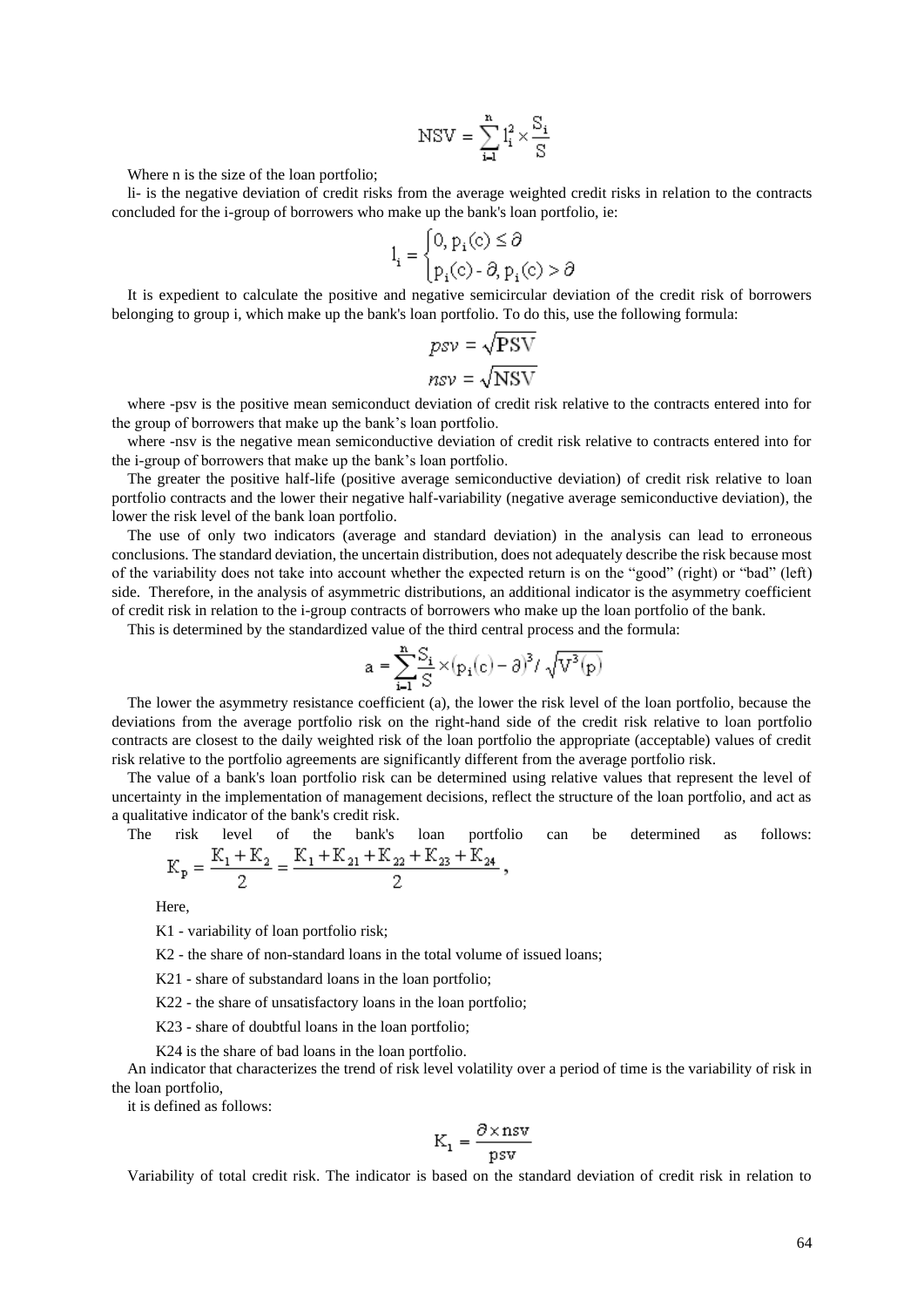contracts concluded for the i-group of borrowers who make up the bank's loan portfolio. The use of this indicator when comparing the level of risk of the bank's loan portfolio at different periods of the assessment allows to determine the risk of diversification (concentration).

The indicator characterizing the quality of Bank K2 loan portfolio management is the share of non-standard loans in the total volume of loans provided, this ratio is determined by summing the indicators K21, K22, K23, K24, the calculation of which is necessary to identify non-standard factors.

One of the first indicators characterizing the quality of the bank's loan portfolio is the share of substandard loans in the total loan portfolio:

$$
K21 = \frac{\text{Substandard credits}}{\text{Bank loan portfolio}} \times 100
$$

This ratio gives the bank a warning about the need to increase the effectiveness of control over the financial condition of borrowers whose credit quality is deteriorating.

The next step in calculating the share of overdue loans in the bank's loan portfolio is to determine the share of unsatisfactory loans in the bank's total loan portfolio:

$$
K22 = \frac{\text{Unsatisfactory loans}}{\text{Bank loan portfolio}} \times 100
$$

It is important for the bank to control the volume of credit transactions with customers who are experiencing certain specific difficulties. To do this, it is necessary to determine the share of doubtful loans in the loan portfolio.

$$
K23 = \frac{doubtful\ loans}{Bank\ loan\ portfolio} \times 100
$$

The quality of the bank's loan portfolio is affected by the share of holpless loans.

$$
K24 = \frac{hopeless\,loans}{Bank\,loan\,portfolio} \times 100
$$

The K24 value must be zero. A high value of this indicator can have a negative impact on bank liquidity.

When calculating loans that are expected to be lost (ECL), the bank is credited with premiums on credit risk and reserves for possible credit losses.

The expected credit loss, exposure at default (EAD), probable default (PD) and loss given default (LGD) for a single credit risk are as follows:  $ECL = EAD \cdot PD \cdot LGD$ 

Here,

EAD - total debt;

PD - the expected probable default;

LGD - the loss given default.

The risk of expected losses in the loan portfolio is stated as the sum of the total losses expected from the loans.

*ECL* умумий риск = 
$$
\sum
$$
 *ECL* бир риск

By calculating loans that are not expected to be lost, the bank determines the maximum losses that will exceed the level of materiality determined by the target credit rating.

Unexpected losses for a single credit risk can be determined by taking into account the expected loss of loans, total debt (EAD), expected probable default (PD), and default loss (LGD) listed below.

$$
UCL = \sum (EAD \cdot PD_y(N^{-1}(\alpha), PD) \cdot LGD) - ECL
$$

Here, EAD is total debt;

PD - the expected probable default;

LGD - default losses;

 $N^{\wedge}$  (- 1) is the inverse function of the standard normal distribution;

∝ - level

The correlation factor (p) between the risk of unforeseen loans given below can be defined as the product of unforeseen loans for a given risk.

$$
EC = \sqrt{\sum_{i=1}^{n} \sum_{j=1}^{n} UCL_j \cdot UCL_j \cdot p_{ij}}
$$

The correlation factor is assessed based on the observation of the statistical relationship between industry and product risk exports.

In order to prevent the growth of credit risk, the Bank conducts regular monitoring of credit risk.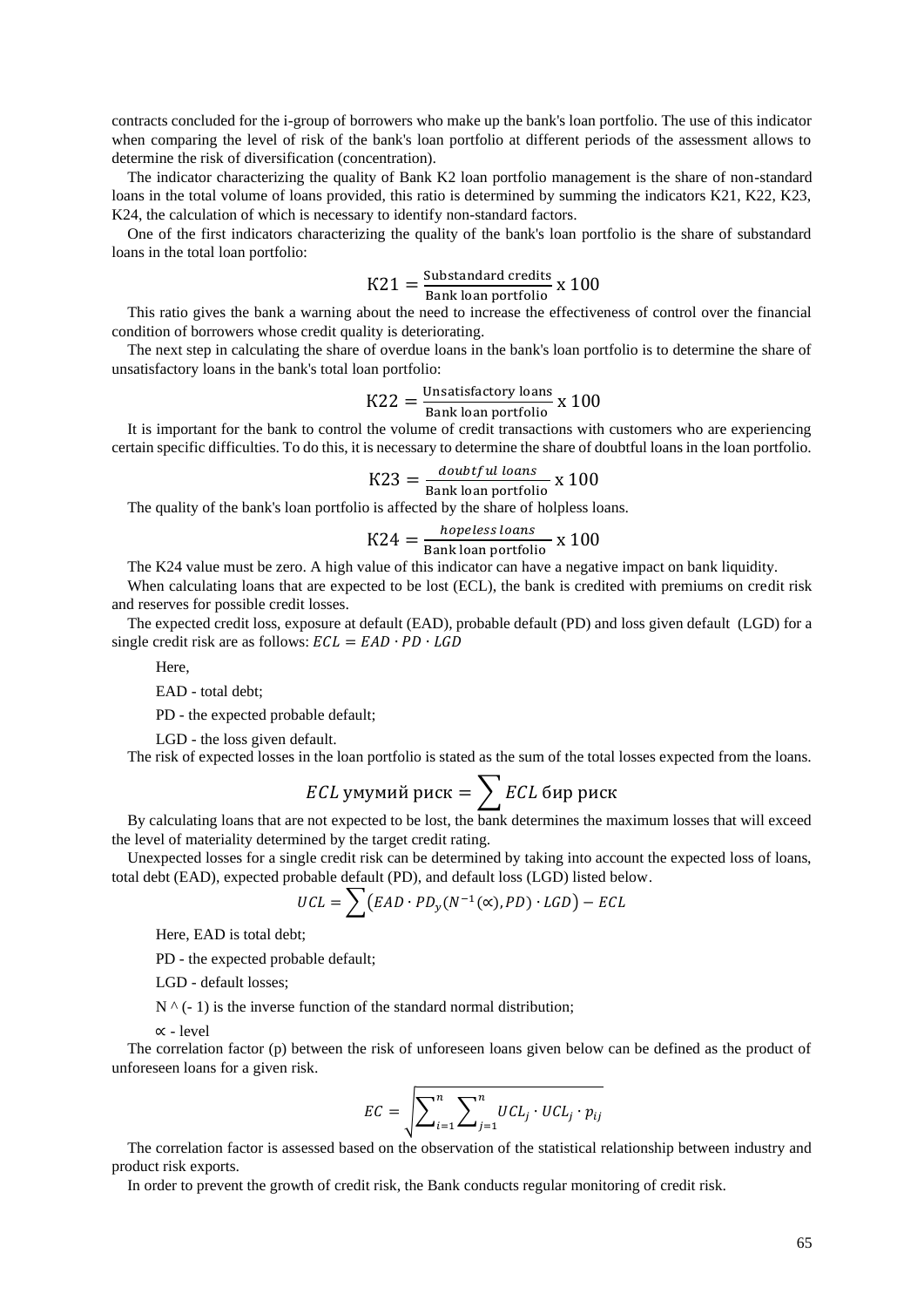Credit risk monitoring is carried out both on the part of one borrower and on the bank's loan portfolio in general. In order to control credit risk on the loan portfolio, the bank uses a system of credit risk indicators.

Indicators that are theoretically or empirically related to the level of credit risk accepted by the Bank are applied as follows:

**Kq is an indicator of credit quality**, the share of bad loans in the loan portfolio and is calculated according to the following formula:

$$
K_q = \frac{\text{Loss}}{\text{KP}} \times 100\%
$$

Here, Loss-desperate loan, KP-loan portfolio. It is determined in accordance with the current Regulations of the Central Bank.

**Kraroc** - calculation of the return on economic capital taking into account the risks, ie deductions from interest income / loan balance \* risked asset \* capital adequacy ratio (14%) and determined by the following formula:

$$
K_{raroc} = \frac{I\dot{i} - P}{L*RWA*CAR}
$$

Here, Ii - interest income; P-shaped reserves; L-credit balance; RWA-risk weight assets; CAR-capital adequacy ratio (14%).

**Knpl - the share of overdue loans (NPL)** The recommended amount of overdue loans in the total loan portfolio should not exceed 5%, it is calculated by the following formula:

$$
K_{npl}=\frac{\mathit{NPL}}{\mathit{KP}}\,\,x\,\,100\%
$$

Here, NPL - loans overdue for 90 days;

KP-loan portfolio.

**Kp - reserves formed on potential losses**, the recommended amount of overdue loans (NPL) to be covered by the reserve should not be less than 100% and is calculated according to the following formula:

$$
K_p\,=\,\frac{\mathit{NPL}}{\mathit{P}}\,\;x\,\;100\%
$$

Here, NPL - loans overdue for 90 days;

P is the total reserves actually formed.

The main methods of loan portfolio risk management are diversification, setting limits, organizing reserves, powers and decision-making system.

Diversification of the bank's loan portfolio is carried out through the distribution of loans by different groups of borrowers, terms of provision, types of collateral, network characteristics. Of particular importance is the diversification of the loan portfolio by maturity, with which the level of credit risk increases with the maturity of the loan.

Debt diversification can be done depending on different population groups according to the purpose of lending (consumption, mortgage, education, microcredit, overdraft, etc.). In the case of economic entities, diversification can be carried out both by form of ownership and area of activity.

Diversification of industries by distribution of loans to customers operating in various sectors of the economy The process of stress testing on credit risks is calculated by the impact of the bank on credit risks, the scenario

of significant negative changes in credit risk factors. Credit risks are based on a stress test policy.

Stress-testing methodology is an analysis of the sensitivity and sensitivity that can be applied to each type of transaction and to each credit risk exposure.

The calculation of a stress test on a single risk is as follows:

## Single Stress Loss =  $Risk$  Exposure  $\cdot$  Scenario risk factor

The stress-test calculation for total portfolio risks should be developed as a correlated measure of the noncorrelated sum of losses as follows.

$$
Total Stress Loss = \left\{\sum \frac{\sum \text{Single Stress Loss, Uncorrelated}}{\sum \text{Total Exposure} \cdot \text{Scenario risk factor, Correlated}}\right\}
$$

Here, Total Stress Loss — Total Stress Loss;